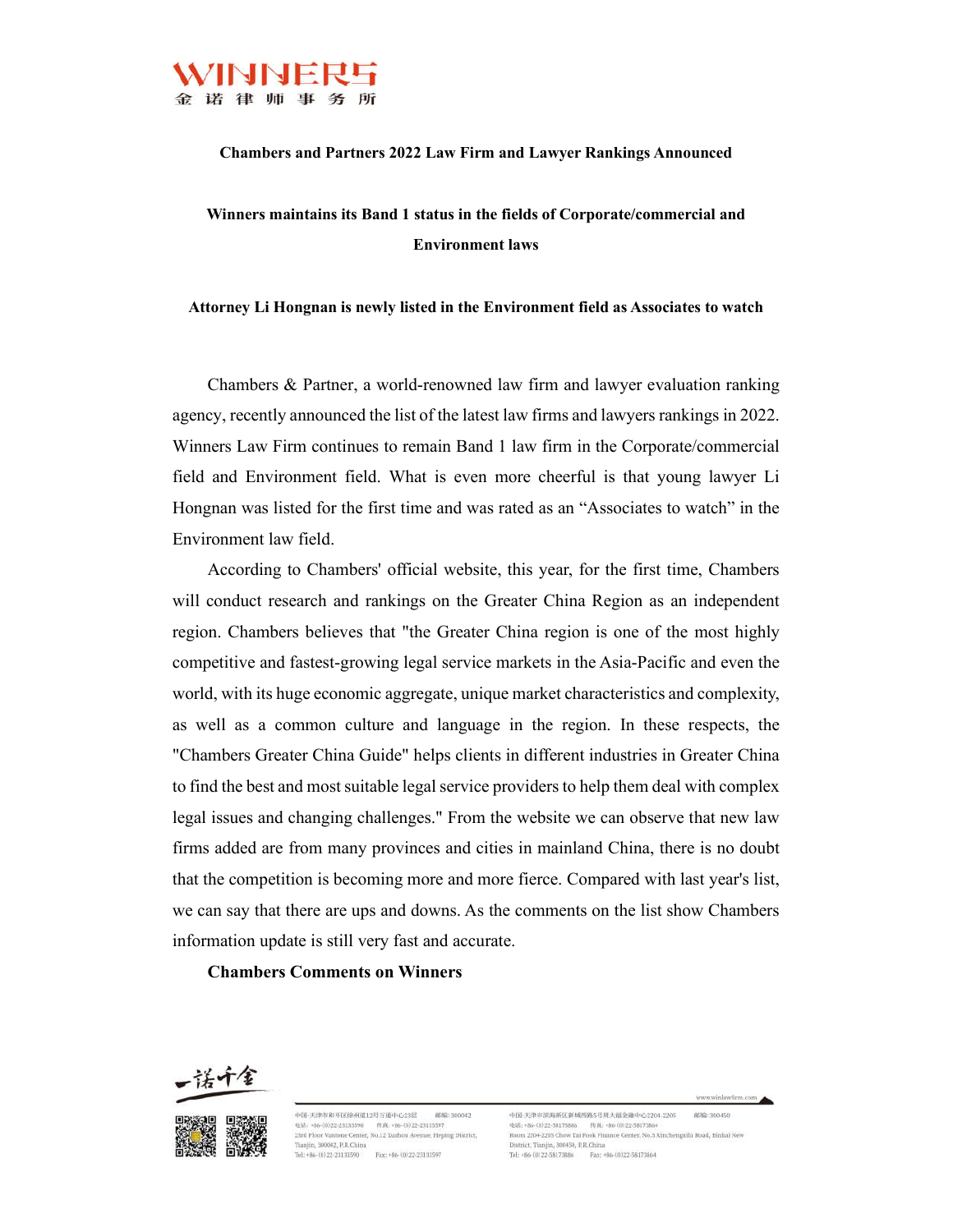律师事务所

Winners Law Firm maintains its Band 1 ranking in the Corporate/commercial field, Chambers comments is: "Winners Law Firm houses a well-established banking and finance team in Tianjin, which works on such matters as structured finance and loan disposal. Additionally offers solid experience in private equity, M&A and real estate matters and is frequently instructed to handle NEEQ listings on behalf of local clients. Sought after for its advice on environment law. Its expertise in corporate/M&A and finance is sought after by state-owned enterprises. Further noted for its uptake in handling mixed-ownership reform mandates. Particularly active in the Tianjin Economic-Technological Development Area. Respected for its dispute resolution offering on behalf of corporate clients. Has further bolstered its offering by merging with the healthcare-specialised Tianjin Zhengbin Law Firm. One source highlights that the team's 'professionalism and reputation are good.'"

Winners Chief Partner Li Haibo maintains his Eminent Practitioners ranking in the Corporate/commercial field, Chambers comments on him is: "Li Haibo enjoys a stellar reputation for excellence in his real estate and environmental law practice. He is also a well-experienced arbitrator and litigator. A market source who "respects him a lot" says that 'Li Haibo has character and principles.'"

Senior Partner Niu Tongxu maintains his Band 1 ranking in the Corporate/commercial field, Chambers comments on him is: "Niu Tongxu possesses extensive experience in matters relating to insurance, as well as banking and financing. A market observer remarks: 'Niu Tongxu is a bit younger but doing well. He is very professional and dedicated.'"

In the field of Environment laws, Winners also maintains its ranking as a Band 1 law firm: "Winners Law Firm houses a respected team with a notable offering in the environmental sphere. Well experienced in handling environmental compliance and risk assessment as well as emission reduction and projects. In addition, its expertise in administrative litigation and penalty cases is in high demand. Also provides training in relation to environmental law enforcement for state bodies and corporate clients. Instructed by ENN Group, a Chinese energy entity, to advise on various legal mandates including compliance and EHS (environment, health and safety) matters."





中国·天津市和平区徐州道12号万通中心23层 部前:300042  $@V{f}="86-(0)22-23133590\\@V{f}="85-60)22-23133597\\23rd Floor Vantone Center, No.12 Xushou Avenue, Heping District,$ Tianiin, 300042, P.R.China 

中国-天津市滨海新区新城西路5号周大福金融中心2204-2205 部编:300450 电话: +86-(0)22-58173886 传真: +86-(0)22-58173864<br>Room 2204-2205 Chow Tai Fook Finance Center, No.5 Xinchengxilu Road, Binhai New District, Tianjin, 300450, P.R.China Tel: +86-(0)22-58173886 Fax: +86-(0)22-58173864